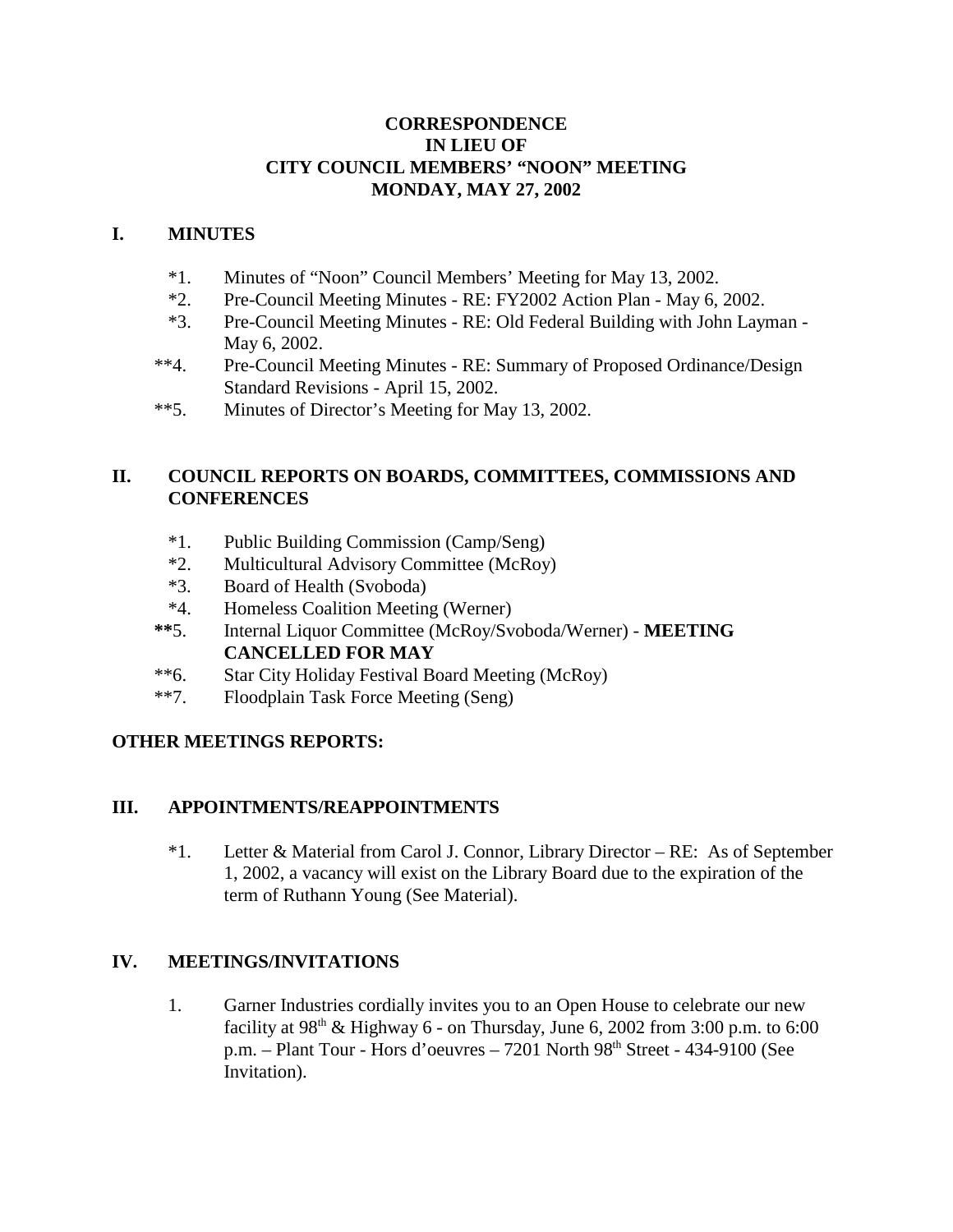- 2. You are cordially invited to attend a reception at Neighborhoods, Inc.'s  $15<sup>th</sup>$  High School House on Thursday, June 6, 2002 from 4:00 p.m. to 6:00 p.m. at 622 North 26<sup>th</sup> Street - Please RSVP to Hudson O'Keeffe at 477-7181 or E-Mail (See Invitation).
- 3. Lincoln Parks & Recreation invites you to join us as we officially open Lincoln's newest swimming pool ... University Place Aquatics Center Dedication - 2000 N. 48th Street - On Thursday, May 30, 2002 from 5:30 p.m. to 7:30 p.m. - 5:30 p.m., Ribbon Cutting & Dedication – 6:00 p.m., Refreshments, swimming  $\&$ Water/Sand Play, Swim Passes Available for Purchase - (See Invitation).
- 4. Food Bank of Lincoln In honor of National Hunger Awareness Day, please join ConAgra Foods, America's Second Harvest, the Food Bank of Lincoln, and Lincoln Action Program at the celebration of the opening of Lincoln's third ConAgra Foods Feeding Children Better Kids Café on Wednesday, June 5, 2002 from 11:30 a.m. to 1:00 p.m. - YWCA of Lincoln, 1432 "N" Street - RSVP by May 30, 2002 to 466-8170, ext. 102 (See Invitation).
- 5. The Lincoln Partnership for Economic Development 2002 Summer Lunch Series **WEDNESDAY, JUNE 12\*WEDNESDAY, JULY 10\*WEDNESDAY, AUGUST 14 —** At Lincoln Chamber of Commerce, Lincoln Room, 1135 "M" Street,  $3<sup>rd</sup>$  Floor from Noon to 1:00 p.m. – (Make your reservations now - sign up for all 3 sessions or just 1 or 2!) – Cost is \$12.00 per person prepaid and includes lunch – RSVP by June  $5<sup>th</sup>$  – Kathy Hale at 436-2385 (See Brochure for more details).
- 6. Lincoln Parks & Recreation Department You are invited to the dedication of the Novartis Trailhead and MoPac Station on Friday, May 31, 2002 at 5:00 p.m. - Meet at the Novartis Trailhead (3 blocks south of "O" Street on the east side of 84<sup>th</sup> Street) - (See Invitation).
- 7. 1st Annual Updowntowners, Inc. Golf Classic Bringing The Wilderness To Downtown!! - On Thursday, June 20, 2002 at 11:30 a.m. - At Wilderness Ridge, 1800 Wilderness Woods Place - \$75.00 per person entry fee – RSVP by June  $10<sup>th</sup>$ (See Brochure for more details).
- 8. Join the Dialogue Government and Industry Experts Convene to Address Homeland Security Infrastructure - Homeland Security 2002 Conference - June 25-26, 2002 (Tuesday, Wednesday) - Renaissance Hotel, Washington, DC - RSVP by June 5, 2002 - (See Invitation for more details).